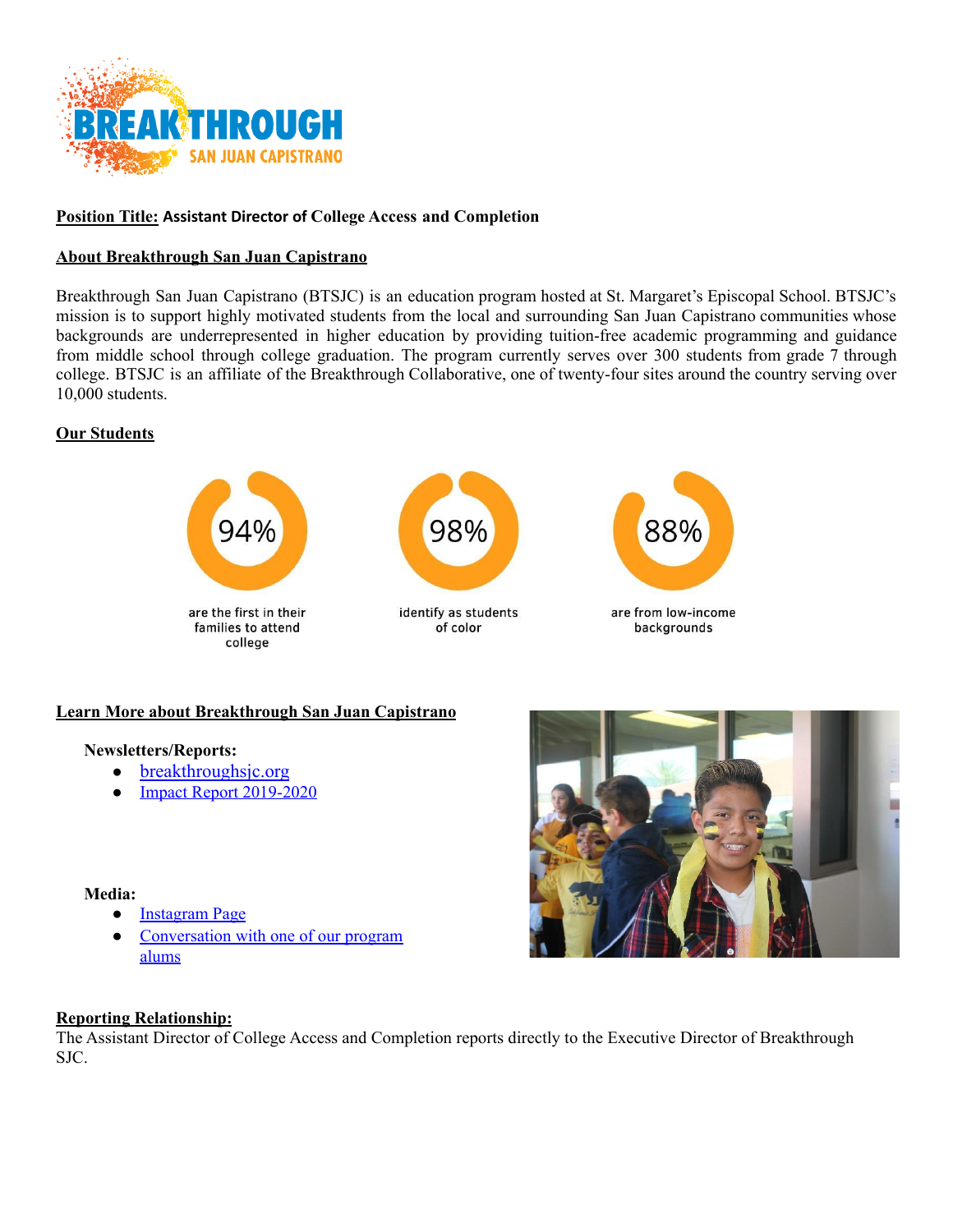

# *Position Title: Assistant Director of College Access and Completion*

# **Position Objectives**

The Assistant Director of College Access and Completion is responsible for managing all aspects of Breakthrough San Juan Capistrano's programming from 11th grade to college graduation. The Assistant Director of College Access and Completion serves on a small team and must work collaboratively. A strong sense of purpose and vision for expanding educational opportunities for youth who are underrepresented in higher education is an essential characteristic for success in this role, as are a love of learning, sense of service, growth mindset and strong work ethic.



## **Qualifications**:

To perform this job successfully, an individual must be able to perform each essential duty satisfactorily. The requirements listed below are representative of the knowledge, skill, and ability required. Reasonable accommodations may be made to enable individuals with disabilities to perform the essential functions.

### **Educational and/or Experience**:

- Must have a bachelor's degree, preferably in education or a related field. A master's degree is a plus.
- Experience working with high school or college students from underrepresented communities.
- An understanding of the college admission process, and skill set around college access and persistence are highly preferred.
- Ability to work in communities with people from diverse backgrounds (ethnic, socio- economic, educational, etc.) and across constituencies (students, parents, college mentors, advisory board members, host school staff, etc.)
- An understanding of educational equity and a firm belief that education can end poverty in a family line forever.
- Experience in community engagement and experience with communications is highly preferred.
- Experience with a [Breakthrough Collaborative](https://www.breakthroughcollaborative.org/) program, youth-serving organization, or another nonprofit program is highly preferred.
- Spanish skills are highly preferred for this position.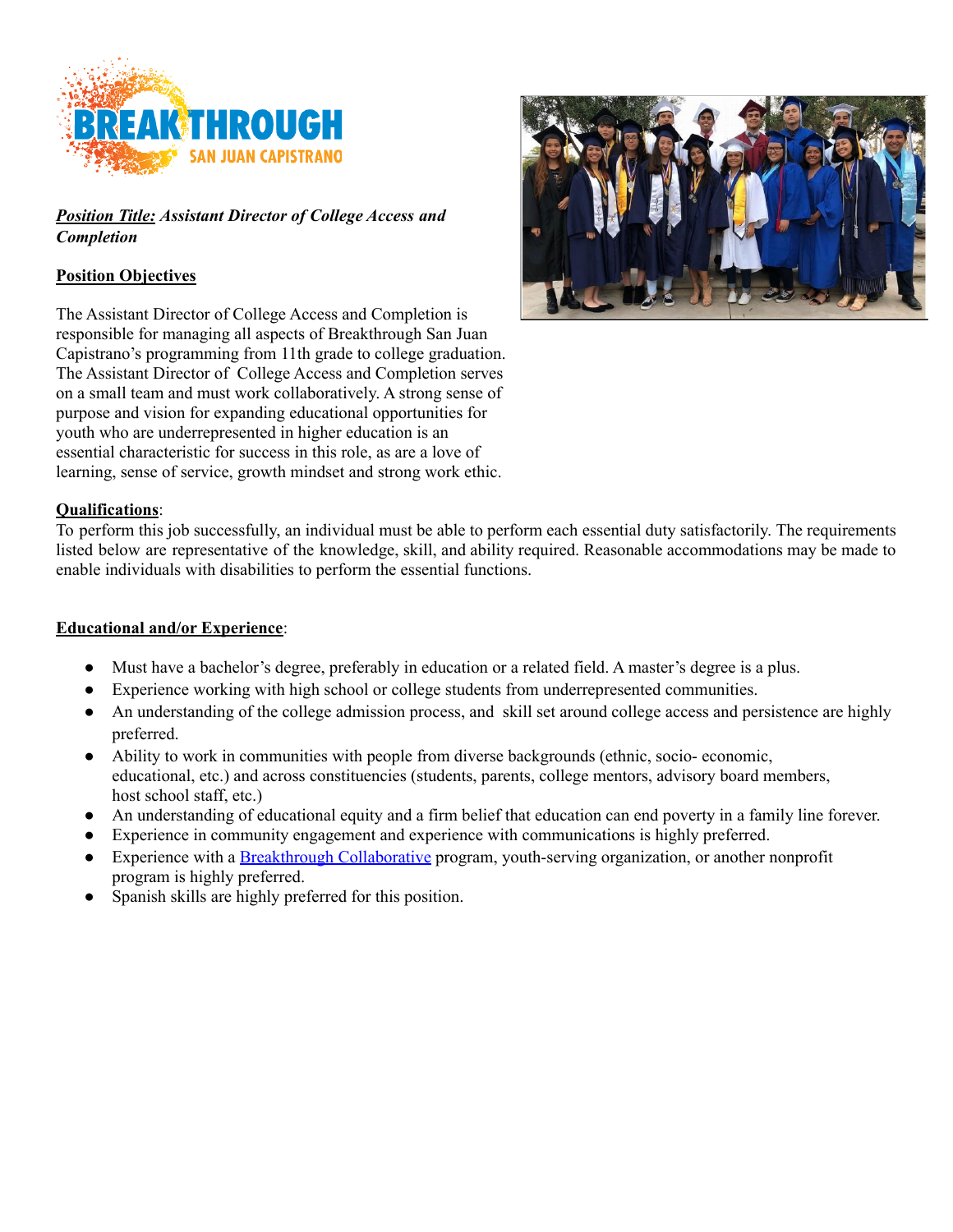

**Essential Duties/Responsibilities** include the following:



- Oversees all aspects of Breakthrough's programming from 11th grade to college graduation; ensures enrollment, attendance, academic, college readiness, and completion goals are met.
- Designs, plans, and oversees programming for 11th and 12th grade students including case management, workshops, and events, with the goal of setting students up for success in finding the best-fit college.
- Designs, plans, and oversees programming for college students including case management, university-partners relations, workshops, events and data tracking, with the goals of a successful college experience and ultimately college graduation.
- Maintains positive and frequent communication with key stakeholders such as Breakthrough students, staff, parents, CUSD, administrators, university representatives and supporters organizational partners, parents, [and the](https://issuu.com/smtartans/docs/breakthrough_strategicplan_2017) community.
- Oversees the College Mentor Program, including facilitating training for mentors and mentees, and selecting and managing college mentors.
- Recruits, selects, and manages special project interns of partnered organizations such as the University of California, Irvine, School of Social Ecology.
- In collaboration with the Executive Director, manages the implementation of the five-year strategic plan specifically regarding the organizational priority to support students through college graduation.
- Maintains an understanding of the college admissions landscape and best practices.
- Plans and executes internal and external communication with students, parents, Breakthrough Collaborative, St. Margaret's, and other community stakeholders.
- Manages some programmatic aspects of Breakthrough's intensive summer program, including but not limited to organizing summer bridge program, high school summer internship guidance, coaching college skills teaching fellow, supervising junior teachers, and coordinating summer college visits.
- Attends and participates in Breakthrough special events such as Breakthrough Collaborative training, summer events, St. Margaret's orientation week and any additional events as assigned by the Director of Breakthrough.
- Creates and supports the social-emotional needs of all students by upholding and celebrating the inherent dignity of every person; in this work, strives for educational equity.